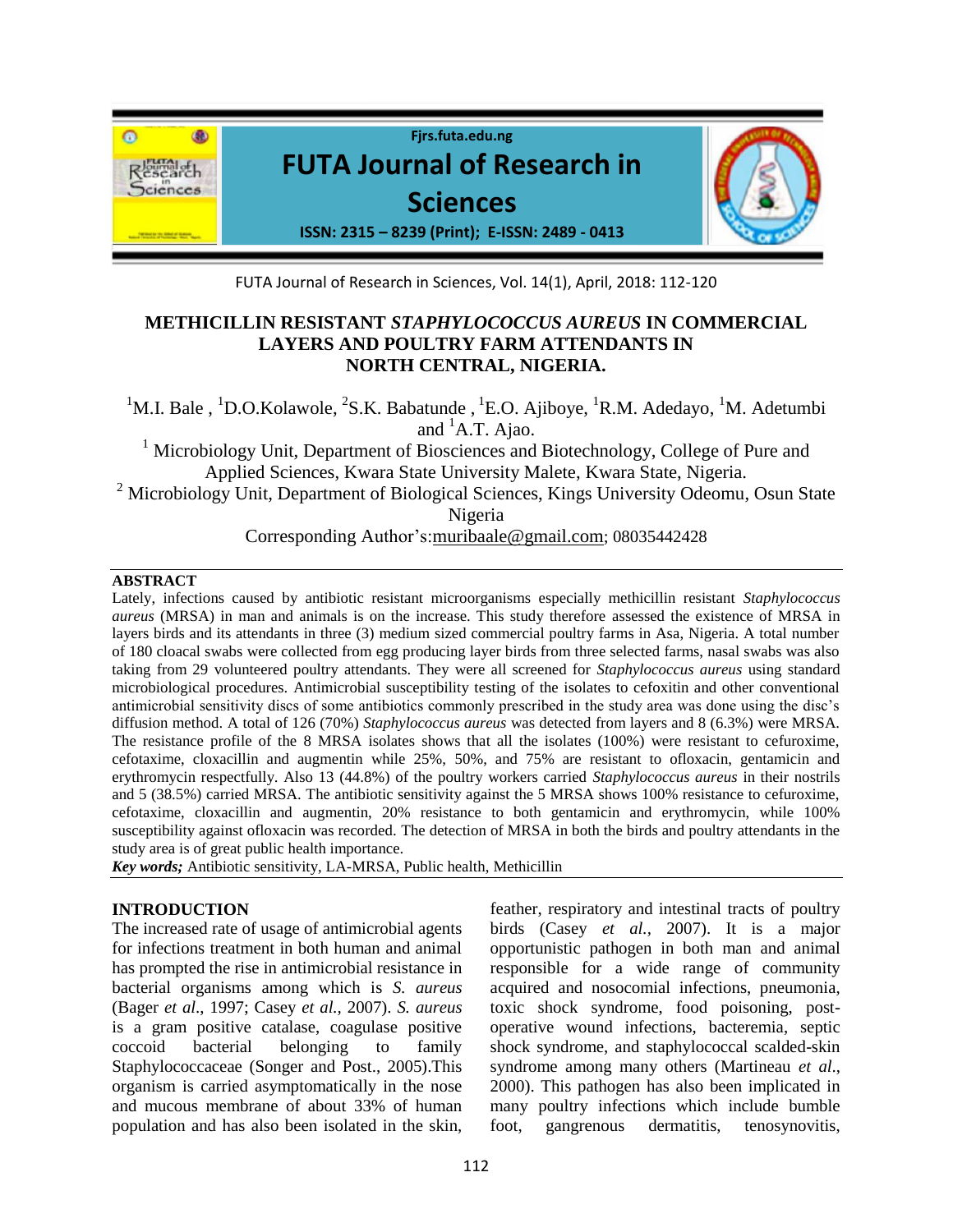omcephalitis and bacterial chondronecrosis with osteomyelitis (BCO) (Capital *et al.,* 2001; Suleiman *et al.,* 2013).

Many poultry farms use different antimicrobial agents in sub-therapeutic/therapeutic doses for disease prevention, growth promotion, and treatment of bacterial diseases (Waters *et al*., 2011).They are also used freely as feed or water additives without supervision from regulatory agency which has prompt the development of resistance to the drugs been used (Kabir *et al*., 2004; Otalu *et al*., 2011).This indiscriminate practice is usually worse in many developing countries including Nigeria, where there are no proper legislation and strict laws guiding the use of antimicrobials in food-producing animals which has led to increase in resistance to most of the antimicrobials agent especially the beta-lactams (penicillin and cephalosporin) used in food animals production, animal feeds and growth promotion (Wulf and Voss, 2008).

Methicillin resistant *S. aureus (*MRSA) evolved from methicillin-susceptible *S. aureus* (MSSA) by acquisition of *SSCmec* elements containing a *mec*  gene (*mec* A, more rarely *mec C*), which codes for an additional penicillin binding protein that has low affinity for β-lactam antibiotics and therefore mediates resistance to nearly all compounds from this antibiotic class (Cuny *et al.,* 2015). So far at least 11 different structural types of *SCCmec* are known (Palavecino, 2014). MRSA is a major causes of hospital associated *S. aureus* (HA-MRSA), community acquired *S. aureus (*CA-MRSA) and livestock associated *S. aureus* (LA-MRSA) ( Layer *et al.,* 2012).

LA-MRSA is acquired by physical contact and exposure to contaminated dust in the poultry farm. This strain of MRSA can be transmitted from animal to man and vice versa and it is spreading at an alarming rate more than HA-MRSA and CA-MRSA and It has also been discovered in countries with low prevalence of MRSA like Netherland and Denmark (Van-Cleef *et al*., 2011). Methicillin resistance was first observed in *S. aureus* isolates from chickens in Korea (Lim *et al.*, 2010) and later detected in broiler chickens in Belgium (Persoons *et al*., 2009).

The occurrence of this pathogen is a public health concern because it could be a source of environmental contamination and transmission could also occur through the poultry products like

eggs and meat (Hardy *et al.,* 2012; Suleiman *et al.,*  2013*)*. Nasal colonization has been found in 77% - 86% of human working in MRSA – positive stable environment and this colonization may be as a result of constant exposure and contact with the animal (Cuny *et al*., 2009; Van den Broek *et al*., 2009).

In Nigeria, egg is one of the major poultry products that is on a high demand due to its uses in baking, making of dough nut, pastries, egg custard, milk shake and egg pasta. With the current production of about 1 billion egg per annum (PAN., 2015), the demand on it production has lead to the increase in the rearing of the layers chicken across the country both in small and large scale. The location of many of these farms in close proximity to the human dwelling could be a source of environmental contamination and public health emergency (Li *et al.,* 2014).

This research therefore aimed to investigate the occurrence of MRSA in poultry birds and its attendants in three commercial egg producing farms in Asa Local Government Area Kwara State, Nigeria.

#### **MATERIALS AND METHODS Study area**

An informed consent was obtained from the farms owners for the use of their birds and from the farm workers for participation in the study. This research was carried out in three (3) different well managed commercial poultry farms in Ballah, Otte Etile and Lasoju in Asa Local Government Area, Kwara State, North Central Nigeria.

# **Isolation and identification of** *S. aureus*

A total of 180 cloacal swabs was collected from 180 apparently healthy egg producing layers of age 34weeks, 41weeks and 38 weeks old layers birds in farms in Ballah, Otte Etile and Lasoju respectfully between the first week and fourth week of March, 2016. Also, nasal swabs was also taking from 29 volunteered poultry attendants in the three selected farms in the same period.

*S. aureus* was isolated and identified from the samples using conventional methods which includes initial incubation in Brain heart infusion broth (as described by Persoons *et al* 2009) without the addition of antibiotic supplements. After overnight incubation at 37°C, 1μL of the broth was streaked onto Mannitol salt agar (MSA)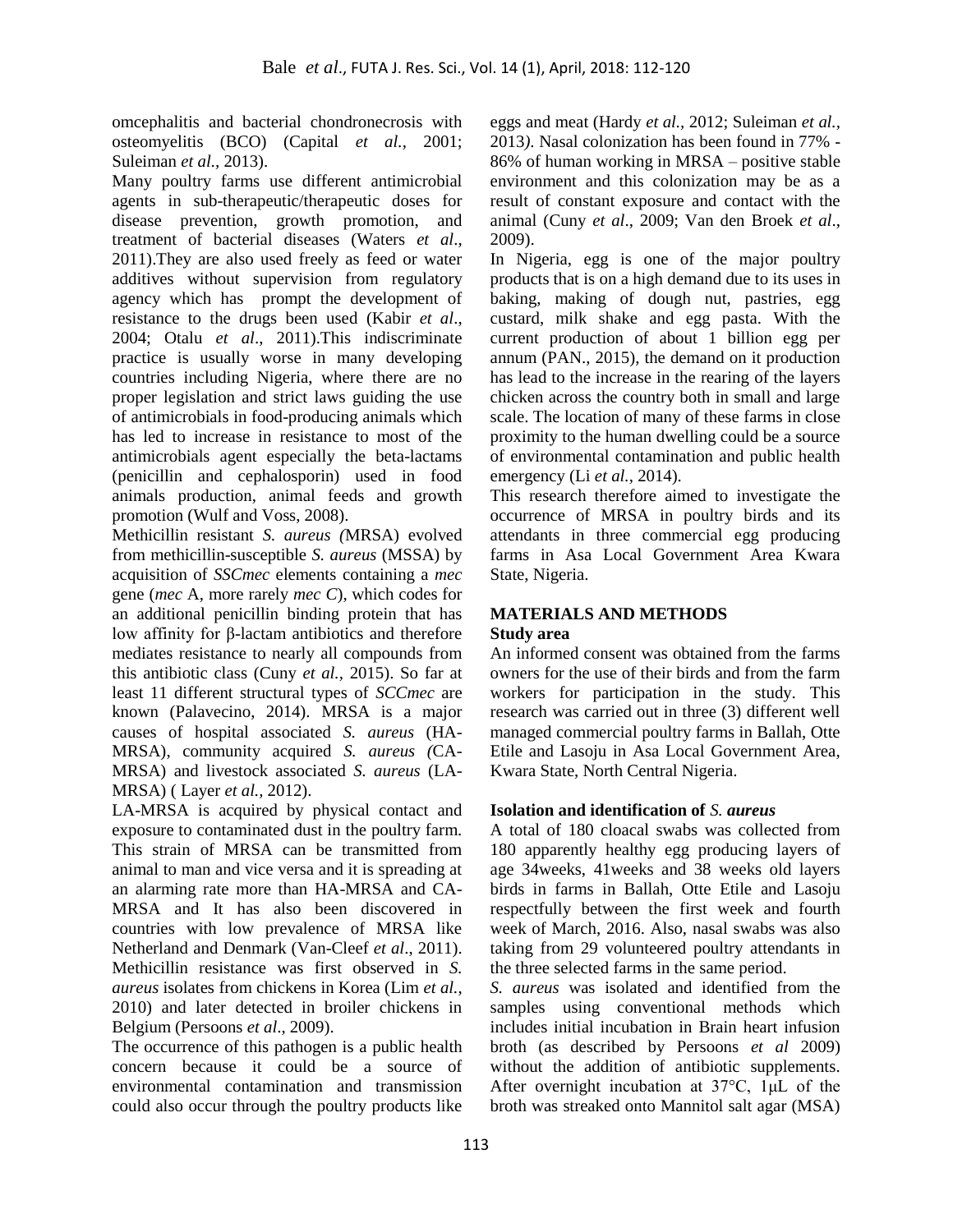(Oxoid, UK) and incubated for 24-48hours at 37°C.This is then followed by Gram stain, catalase, and coagulase test (Cheesbrough, 2004). Isolates that produce characteristics golden yellow colonies on MSA and were later characterised as Gram positive cocci in clusters, catalase positive and coagulase positive were considered as *S. aureus.*

#### **Antimicrobial susceptibility test**

Antimicrobial susceptibility test was done for the catalase and coagulase positive *S. aureus* according to Clinical and Laboratory Standards Institute standard (CLSI, 2014). Each of the *S. aureus* isolates was inoculated separately into nutrient broth (Oxoid, UK) and before it was incubated at 37°C for 24 hours before they were tested. Turbidity of the culture was adjusted to correspond with that of a barium sulphate (0.5 McFarland) standard. About 0.1 ml of the nutrient broth culture was later inoculated onto Mueller Hinton agar plates after which it spread over the surface with sterile cotton swabs. Antibiotic discs were then placed on the surface of each plate by means of antibiotic disc dispenser and incubated at 37°C for 24 hours. Zone of inhibition diameters were measured and compared with the standards (CLSI., 2014). The panel of antibiotics disc used were ceftazidime (30 μg), cefuroxime (30 μg), gentamicin (10 μg), erythromycin (30 μg), ofloxacin (5μg), cloxacillin (5 μg) and augmentin  $(30 \mu g)$ .

## **Methicillin resistance screening**

This was done using cefoxitin (30 μg) disks (Oxoid Ltd.UK), this disc was applied with sterile forceps, and after which the agar plates were incubated for a full 24 hours at 35°C aerobically. The zone of inhibition diameter of each plate of the isolate was measured and compared with the

interpretative standard (CLSI., 2014). *S. aureus* ATCC 43300 was used as control.

### **RESULTS AND DISCUSSION.**

Out of a total figure of 180 cloacal samples that were collected from all the three farms, 60 samples each from Ballah, Otte Etile and Lasoju. Microbiological procedures used shows that 34, 45 and 47 are isolated as *S. aureus* from farm in Ballah, Otte Etile and Lasoju respectfully. Further confirmatory methods shows that 1, 4 and 3 were screened as methicillin resistant *S. aureus* in layer birds in Ballah, Otte Etile and Lasoju respectfully (Table1).

Many study has shown the presence of *S. aureus* in various parts of poultry birds (Suleiman *et al.,* 2013), Poultry dropping (Olonitola *et al*., 2015) and poultry products (Pesavento *et al.,* 2007; Lin *et al.,* 2009; Waters *et al* 2011; Mohamed, 2013; Thaker *et al.,*2013). In this study the overall prevalence rate of *S. aureus* is 70%, this is low compare to study by Adeyeye *et al*. (2013) who reports 98% prevalence*,* however it is worth noted that they conducted their own study on broilers and not on layers in the active stage of egg production. All the three selected farms have layers that carries *S. aureus* in their cloaca. This is agreement with reported by Misic *et al.* (2015) who state that *S. aureus* is carried asymptomatically on the skin and mucous membrane of animals.

The total number *S. aureus* detected in each farm differs from each other, farm in Ballah has a prevalence rate of 56.7%, while farm in Otte Etile has 83.3% and Lasoju farm has 84.5% respectively (Table 1).

A total of 29 poultry workers consent to the taking of their nasal swab, out of these 13 (44.8%) show growth of *S. aureus*.

**Table 1: Number and percentage distribution of** *S. aureus* **and methicillin resistant** *S. aureus* **detected in poultry Layers.**

| Farm          | Total sample |            | <i>S.aureus</i> |                | <b>MRSA</b> |                |  |
|---------------|--------------|------------|-----------------|----------------|-------------|----------------|--|
|               | Number       | Percentage | Number          | Incidence rate | Number      | Incidence rate |  |
| Ballah        | 60           | 33.3       | 34              | 56.7           |             | 0.3            |  |
| Otte<br>Etile | 60           | 33.3       | 45              | 83.3           |             | 8.9            |  |
| Lasoju        | 60           | 33.3       | 47              | 84.5           |             | 6.4            |  |

Legend; MRSA=methicillin resistant *S. aureus,*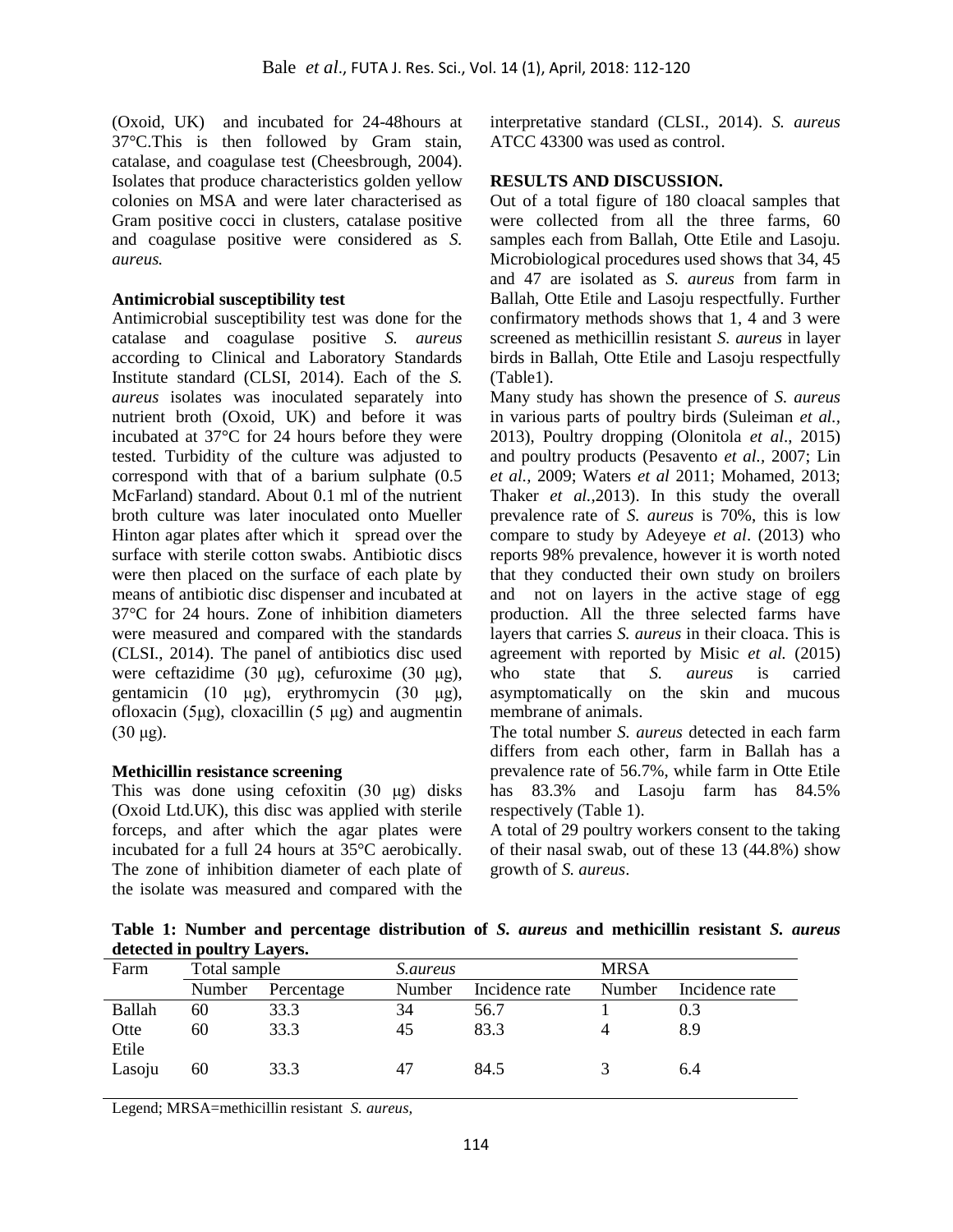Healthy human asymptomatically carriers *S. aureus* in their nose, throat, skin, nail and contribute substantially to normal microflora (Ekhaise *et al.,* 2008; Bien *et al*., 2011). Nasal carriage of *S. aureus* has been demonstrated as significant risk factor in nosocomial and community acquired infections in several populations. Exposure to livestock has also been demonstrated as a serious risk factor in the transmission and contamination with methicillin resistant *S. aureus* (Persoons *et al*., 2009; Smith *et al*., 2009; Van Cleef *et al*., 2011). The percentage of farm workers that is, 44.8% confirmed to be harboring *S. aureus* in their nostrilsis in the same ranges as reported by Smith *et al*. (2009 ) who also reported 45% carriage among pig farm labourers, carriage of 25-30% has also been reported in pig farm in Netherlands (Van den Broek *et al*., 2009). The nasal colonization is a potential public health hazard as individuals carrying this pathogen could be transmitting it within the community (Lim *et al*., 2010).

All the *S. aureus* isolated from poultry birds are resistant to cefuroxime, ceftazidime and augmentin, 53% are resistant to gentamicin, 46% to erythromycin which is in the same range as reported by Geidam *et al.* (2012) and 28% to ofloxacin. Ofloxacin is the best drug in this farms which may be attributed to low usage in the area.

The antibiotic profile against the 13 *S. aureus* in poultry workers shows that 100% are resistant to ceftazidime, and cefuroxime, this could be attributed to the fact that cefuroxime effectiveness on *S. aureus* is enhanced when combine with clavulanic acid (Jalil *et al*., 2008). 46% were resistant to gentamicin, 23% to erythromycin, 92% to augmentin and 15% to ofloxacin. Again ofloxacin has the lowest resistant profile perhaps due to reduction in its abuse in this area. The number of methicillin resistant *S. aureus* detected in layer bird is 8 (6.3%) while that detected in the

workers is 5 (38.5%). The prevalence rate of MRSA in poultry farm attendants varies in each farm, with workers in Otte Etile has the highest prevalence rate of 60%, Lasoju has 50% while Ballah farm workers has no individual carrying MRSA in their nostrils. These differences in nasal colonization could be as a result of many factors like provision of good clothing for the farm workers, wearing of gloves and nose mask, maintenance of personal hygiene, isolation of sick birds and assess to rodents among others. De Boer *et al.* (2009) on the prevalence of MRSA in raw retail meat products which include pork, beef, veal, lamb and poultry indicated that 11.9% of the samples were contaminated with MRSA.

The high rate of nasal colonization of MRSA in poultry attendants in farm in Otte Etile may be attributed to high prevalence rate of MRSA in the cloacal of poultry birds in their farm which could have been the source of infection for workers who could have get infected by the birds or the contaminated environments and they could in turn transmitting it between themselves. Many researchers have also reported transmission of MRSA from animals and contaminated environments to humans (Juhasz-kaszanyitzky *et al.,* 2007; Huber *et al.,* 2010; Garcia *et al.*, 2011; Friese *et al.,* 2013).

The resistance profile of the 8 MRSA isolates from poultry birds shows that all the isolates (100%) were resistant to cefuroxime, cefotaxime, cloxacillin and augmentin while 25%, 50%, and 75% are resistant to ofloxacin, gentamicin and erythromycin respectfully (Table 4).

Furthermore, 13 (45%) of the poultry workers carried *S. aureus* in their nostrils and 5 (17%) carried methicillin resistance *S. aureus*. The antibiotic sensitivity against the 5 MRSA shows 100% resistance to cefuroxime, cefotaxime, cloxacillin and augmentin, 20% resistance to gentamicin and erythromycin and 100% susceptibility against ofloxacin (Table 4).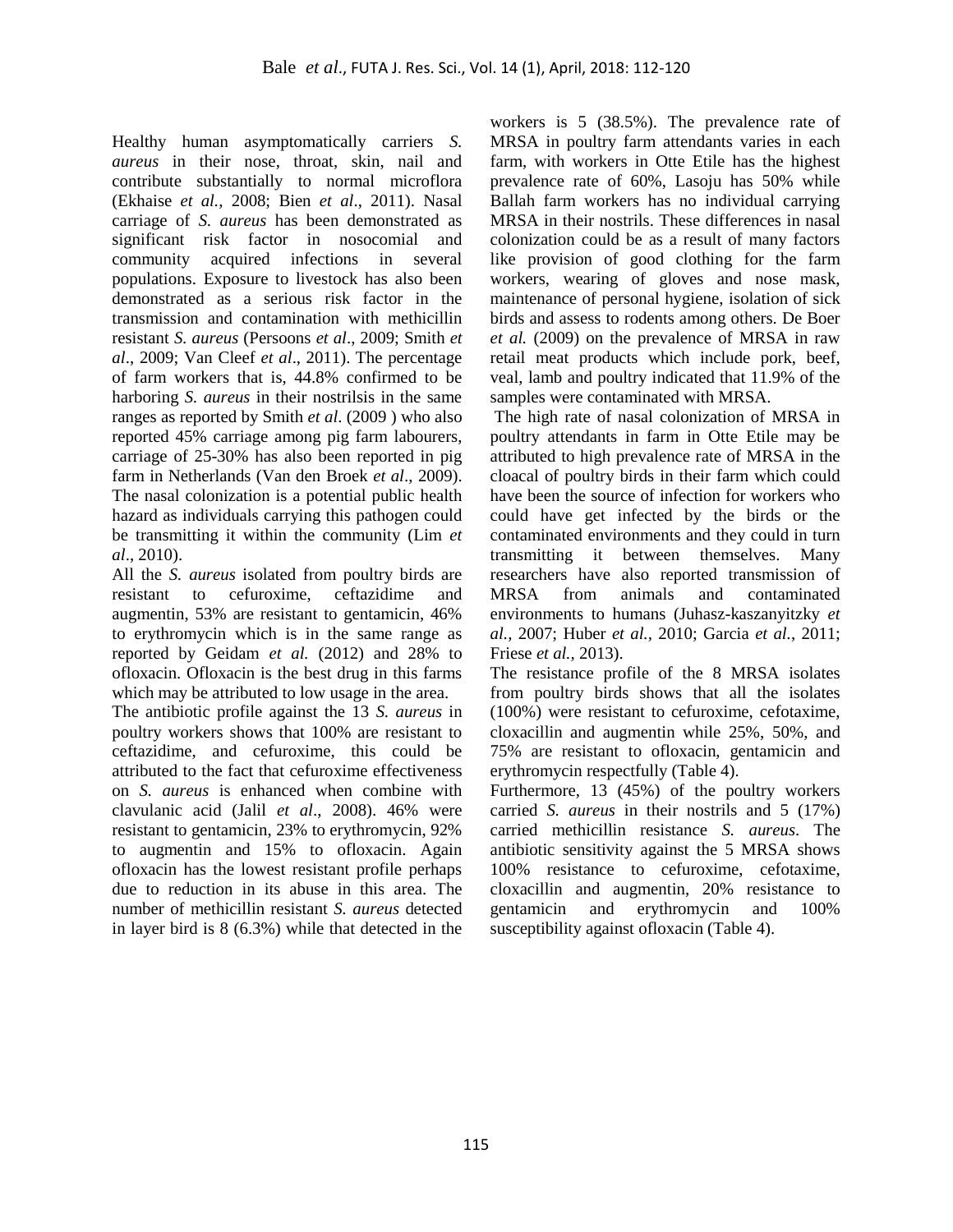| Farm   | Total sample |            | <i>S.aureus</i> |                | <b>MRSA</b> |                |  |
|--------|--------------|------------|-----------------|----------------|-------------|----------------|--|
|        | Number       | Percentage | Number          | Incidence rate | Number      | Incidence rate |  |
| Ballah |              | 41         |                 | 33.3           |             |                |  |
| Otte   |              | 28         |                 | 62.5           |             | 60             |  |
| Etile  |              |            |                 |                |             |                |  |
| Lasoju |              |            |                 | 44.4           |             | 50             |  |
|        |              |            |                 |                |             |                |  |

**Table 2: Number and percentage distribution of** *S. aureus* **and methicillin resistant** *S. aureus* **detected in poultry workers.**

Legend; MRSA=methicillin resistant *S. aureus*

| Table 3: Resistant profile of various antibiotics to S. aureus in poultry layers poultry and farm |  |  |  |  |  |
|---------------------------------------------------------------------------------------------------|--|--|--|--|--|
| attendants                                                                                        |  |  |  |  |  |

|             | poultry       | layer | birds  |       | Poultry  | farms | attendants |       |
|-------------|---------------|-------|--------|-------|----------|-------|------------|-------|
| Antibiotics | <b>Ballah</b> | Otte  | Lasoju | Total | Ballah   | Otte  | Lasoju     | Total |
|             |               | Etile |        |       |          | Etile |            |       |
| <b>FOX</b>  |               | 3     |        |       | 0        |       |            |       |
| CAZ         | 34            | 34    | 47     | 126   | 4        |       |            | 13    |
| <b>CRX</b>  | 34            | 45    | 47     | 126   | 4        |       |            | 13    |
| <b>GEN</b>  | 11            | 25    | 29     | 65    |          | 3     |            | 6     |
| <b>ERY</b>  | 8             | 21    | 27     | 56    | 0        |       |            | 3     |
| <b>CXC</b>  | 34            | 43    | 47     | 124   | 4        |       |            | 13    |
| OFL         |               | 12    | 18     | 35    | $\theta$ |       |            | 2     |
| <b>AUG</b>  | 33            | 43    | 47     | 123   |          |       |            | 12    |

Legend; FOX= cefoxitin, CAZ=cefuroxime,CRX=cefotaxime GEN=gentamicin, ERY= erythromycin, CXC= cloxacillin, OFL=ofloxacin, AUG= augmentin,

**Table 4: Susceptibility profile of various antibiotics to Methicillin resistant** *S. aureus* **isolate from poultry layers and poultry farm attendants** 

| Antibiotics | MRSA isolates from layers |   |   |              |   |   |   |   |   | MRSA isolates from attendants |   |   |   |
|-------------|---------------------------|---|---|--------------|---|---|---|---|---|-------------------------------|---|---|---|
|             |                           |   | 3 | 4            |   | 6 |   | 8 |   |                               | 3 |   |   |
| CAZ         | R                         | R | R | R            | R | R | R | R | R | R                             | R | R | R |
| CRX         | R                         | R | R | R            | R | R | R | R | R | R                             | R | R | R |
| <b>GEN</b>  |                           | R | R | S            | R | S | S | R | R |                               | S | S |   |
| <b>ERY</b>  |                           | R | R | S            | R | R | R | R | S | R                             | S | S |   |
| CXC         | R                         | R | R | R            | R | R | R | R | R | R                             | R | R | R |
| OFL         |                           |   | R | <sub>S</sub> | R | S | S | S | S | S                             | S |   |   |
| AUG         |                           |   | R |              |   |   | R | R | R | R                             | R |   | R |

MRSA= methicillin resistant *S. aureus* isolate, S= susceptible, R=resistance, CAZ=cefuroxime, CRX=cefotaxime GEN=gentamicin, ERY= erythromycin, CXC= cloxacillin, OFL=ofloxacin; AUG= augmentin,

**Table 5; Multiple antibiotic resistance among MRSA isolated from layer birds and poultry farm attendants.**

|             |             | Poultry layers | Poultry farm attendants |            |  |
|-------------|-------------|----------------|-------------------------|------------|--|
| Number of   | Number of   | Percentage     | Number of               | Percentage |  |
| antibiotics | <b>MRSA</b> |                | <b>MRSA</b>             |            |  |
|             |             | 25             |                         | 60         |  |
|             |             | 25             |                         |            |  |
|             |             | 25             |                         |            |  |
|             |             |                |                         |            |  |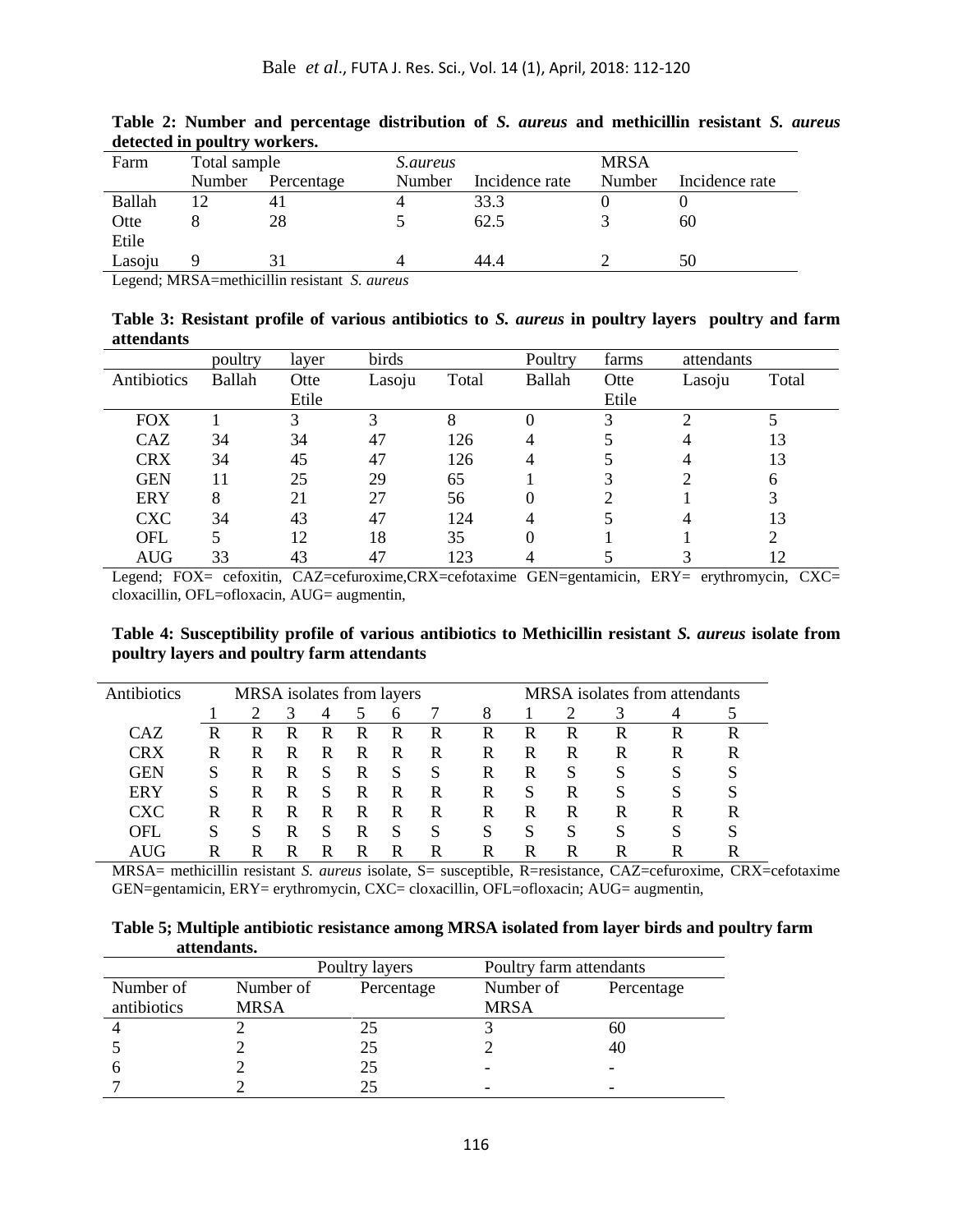Of all the antibiotic used in this study ofloxacin shows the highest level of potency to MRSA in both layers (75% susceptibility) and poultry attendants (100% susceptibility), thus it could be recommended as the drug of choice in the treatment of MRSA infections. This is in agreement with result obtained by Chibuike *et al.* (2013); Adetayo *et al.* (2014) and Bale, (2016). Fluoroquinolone has been reported as one of the drug for the treatment of MRSA infections in Nigeria (Okonko *et al.,* 2009, Okon *et al.*, 2013; Bale, 2016) and it use in animal production in Nigeria is limited, due to the high costs, however possible exposure to less potent and adulterated antibiotics by humans sharing the same environments with the farm animals may be responsible for the possible emergence of resistance to these less misused antibiotics (Nsofor and Iroegbu, 2012).

Multiple antibiotic resistance (MAR ) profile shows that all the MRSA from both birds and farm attendants were multidrug resistant. MAR profile among MRSA from bird shows that 2 (25%) isolates were resistant to 4, 5, 6 and 7 antibiotics while MAR among MRSA isolated from workers shows that 3 (60%) and 2 (40%) isolate are resistant to 4 and 5 antibiotics respectfully (Table 5).

This study shows high rate of both cloacal colonization in poultry birds and nasal colonization of multi drug resistant methicillin resistant *S. aureus* in poultry farms attendants. Resistance to the antibiotic could be attributed to the constant use of different drugs as food supplements for prophylaxis and treatment of bird's diseases and infections (Persoon *et al.,*  2009).

# **CONCLUSION**

The detection of methicillin resistant *S. aureus* in both the cloacal of the poultry birds and in the

nostrils of the poultry workers in the farms under study and the fact that all the MRSA detected are multidrug resistant shows that the level of abuse of beta-lactam antibiotics is on the high side and this may be attributed to lack of proper supervision, monitoring and evaluation of antibiotics that is been used in the poultry farm across the country. Therefore, there is need for proper education and

counseling of the farm owners and workers on the danger pose by this trend in order to minimize the development of resistance and prevent public health emergency. Government also need proper drug formulations and strict monitoring of the poultry farms across the country in order to prevent the spread of resistance microorganisms from poultry birds and its products to human being.

# **REFERENCES**

- **Adetayo, T. O., Deji-Agboola A. M., Popoola M.Y., Atoyebi T.J. and Egberongbe K. J. (2014)** Prevalence of methicillin resistant *S. aureus* from clinical specimens in Ibadan, Nigeria *The International Journal Of Engineering And Science* (IJES) 3 (9) 2319 – 181
- **Adeyeye J. O, and Adewale A. O. (2013)** Incidence of Methicillin-Resistant *S. aureus*  (MRSA) In a Small Poultry in South West, Nigeria. *Journal of Agriculture and Veterinary Science* 5 ( 3) 53-55
- **Bager F, Madsen M, Christensen J and Aarestrup, FM (1997)**. Avoparcin used as growth promoter is associated with the occurrence of vancomycin resistant *Enterococcus faecium* on Danish poultry and pig farms. *Preventive Veterinary Medicine*, 31, 95-112.
- **Bale M.I (2016)**. Molecular and phenotypic characterization of methicillin resistant *S. aureus* in apparently healthy individuals in Malete rural Community M.Sc Thesis Department of Biosciences and Biotechnology Kwara State University Malete p 99-144
- **Bien, J O S, and Przemyslaw B (2011)** Characterization of Virulence Factors of *S. aureus*:Novel Function of Known Virulence Factors That Are Implicated in Activation of Airway Epithelial Proinflammatory Response *Journal of Pathogens* 13
- **Capita R, Alonso-Calleja C, Garcia-Fernandez MC, Moreno B.(2002)**. Characterization of *S. aureus* isolated from poultry meat in Spain. *Poultry Science* 81:414-421.
- **Casey, AL.; Lambert, P A. and Elliot, T.S.J. (2007)** Staphylococci. *International Journal of Antimicrobial Agents*, 29, Pp23–32.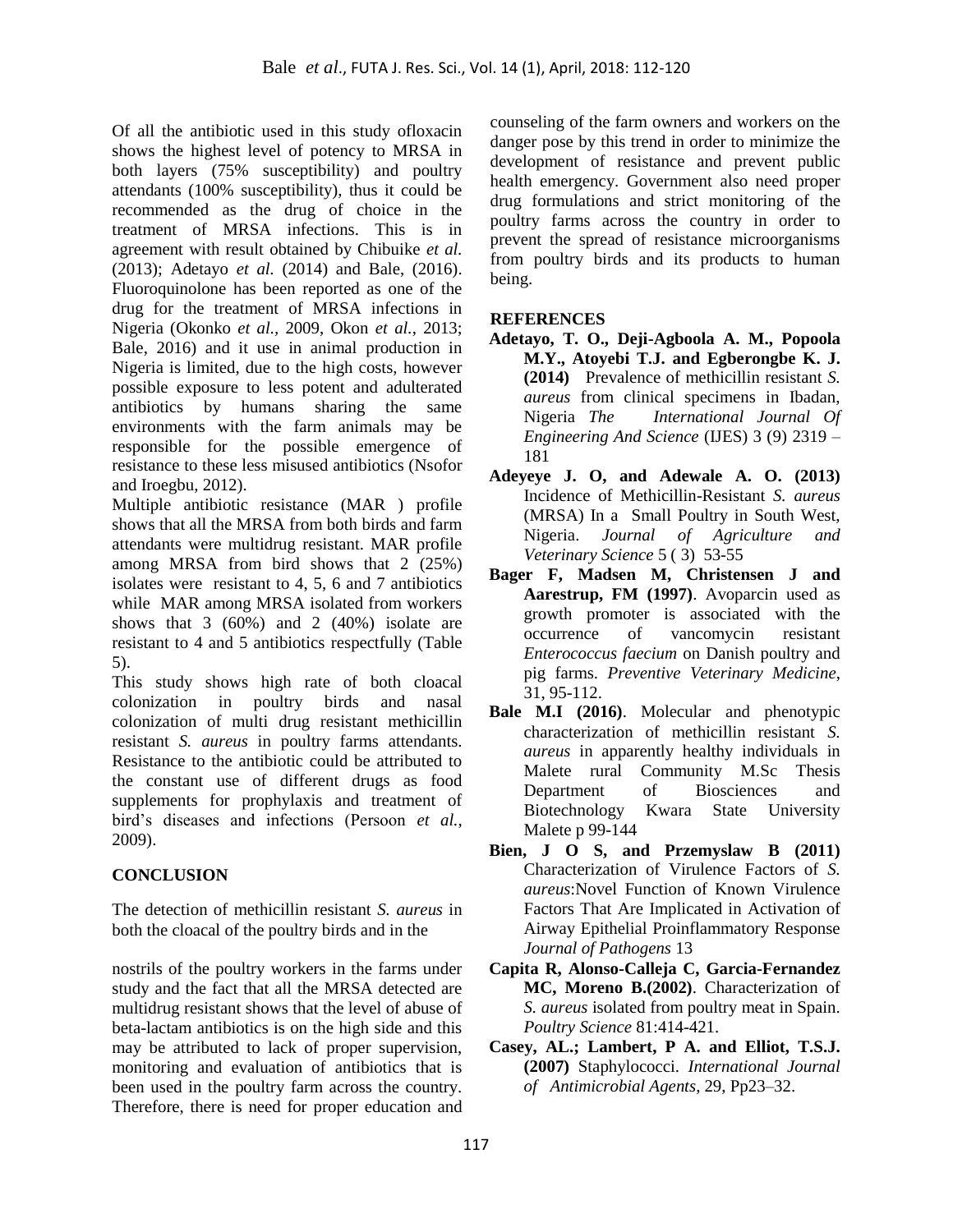- **Cheesbrough, M. (2004)**. District laboratory practice in tropical countries part 2, *Cambridge University Press, United Kingdom*, Pp. 434.
- **Chibuike I, Reginald A O, Solomon U C, Ifeanyi A U C J, Chinenyenwa J N, Nnadozie J and Kelechi U O (2013)** Prevalence and Antibiotic Susceptibility Patterns of Methicillin Resistant *S. Aureus*  (MRSA) Isolated from Healthy Inhabitants of Uturu Rural Communities, Abia State, *Nigeria Journal of Natural Sciences* [3 \(10\),](https://iiste.org/Journals/index.php/JNSR/issue/view/803)
- **Clarence J. Fernandes, Lorna A. Fernandes and Peter C (2005)** Cefoxitin resistance as a surrogate marker for the detection of methicillin-resistant *S. aureus. Journal of Chemotherapy* 55, 506–510
- **Clinical Laboratory Standard Institute (CLSI) (2014).** Performance Standards for Antimicrobial Susceptibility Testing; Twenty-Fourth. This document provides updated tables for the Clinical and Laboratory Standards Institute antimicrobial susceptibility testing standards M02- A11, M07-A9, and M11-A8. 30(1)
- **Cohn L.A. and middleton J.R (2010)**. A veterinary perspective on methicillinresistant staphylococci. *Journal of Veterinary Emergency Critical Care*. 20 pp 31-45.
- **Cuny, C.; Nathaus, R.; Layer, F.; Strommenger, B.; Altmann, D.; Witte, W. (2009)**. Nasal colonization of humans with methicillin-resistant *S. aureus* (MRSA) CC398 with and without exposure to pigs. *PLoS ONE*, *4*, e6800.
- **Cuny C, Lothar H. Wieler and Wolfgang Witte (2015)** Livestock Associated MRSA: The Impact on Humans *Antibiotics*, *4*, 521- 543
- **Cuny, C., Friedrich, A., Kozytska, S., Layer, F., Nubel, U., Ohlsen, K., Strommenger, B., Walther, B.,Wieler, L. and Witte, W. (2010).** Emergence of Methicillin-Resistant *S. aureus* (MRSA) in different animal Species. *International Journal of Medical Microbiology,* 300 (1):109–117
- **De Boer, E. J. Zwartkruis-NahuisT. M. Wit B, Huijsdens X.W., D E Neeling A.J, Bosch T, Van Oosterom R.A.A., Vila A., Heuvelink A.E. (2009)**: Prevalence of

methicillin-resistant *S. aureus* in meat. *International Journal of Food Microbiology*  134 pp52–56

- **Ekhaise F.O, Ighosewe O.U, Ajakpovi O. D. (2008)**.Hospital Indoor Airborne Microflora in Private and Government Owned Hospitals in Benin City, Nigeria. *Journal of Medical Science* 3 (1): 19-23.
- **Friese A, Schulz J, Zimmermann K, Tenhagen B-A, Fetsch A, Hartung J,** *et al***. (2013)** Occurrence of Livestock-Associated Methicillin-Resistant *S. aureus* in Turkey and Broiler Barns and Contamination of Air and Soil Surfaces in Their Vicinity. *Applied Enviromental Microbiology*.;79 (8):2759-66.
- **[García-Álvarez L,](http://www.ncbi.nlm.nih.gov/pubmed/?term=Garc%C3%ADa-%C3%81lvarez%20L%5BAuthor%5D&cauthor=true&cauthor_uid=21641281) [Holden MT,](http://www.ncbi.nlm.nih.gov/pubmed/?term=Holden%20MT%5BAuthor%5D&cauthor=true&cauthor_uid=21641281) [Lindsay H,](http://www.ncbi.nlm.nih.gov/pubmed/?term=Lindsay%20H%5BAuthor%5D&cauthor=true&cauthor_uid=21641281) [Webb C.R,](http://www.ncbi.nlm.nih.gov/pubmed/?term=Webb%20CR%5BAuthor%5D&cauthor=true&cauthor_uid=21641281) [Brown D.F,](http://www.ncbi.nlm.nih.gov/pubmed/?term=Brown%20DF%5BAuthor%5D&cauthor=true&cauthor_uid=21641281) [Curran MD,](http://www.ncbi.nlm.nih.gov/pubmed/?term=Curran%20MD%5BAuthor%5D&cauthor=true&cauthor_uid=21641281) [Walpole E,](http://www.ncbi.nlm.nih.gov/pubmed/?term=Walpole%20E%5BAuthor%5D&cauthor=true&cauthor_uid=21641281) [Brooks K,](http://www.ncbi.nlm.nih.gov/pubmed/?term=Brooks%20K%5BAuthor%5D&cauthor=true&cauthor_uid=21641281) [Pickard D.J,](http://www.ncbi.nlm.nih.gov/pubmed/?term=Pickard%20DJ%5BAuthor%5D&cauthor=true&cauthor_uid=21641281) [Teale](http://www.ncbi.nlm.nih.gov/pubmed/?term=Teale%20C%5BAuthor%5D&cauthor=true&cauthor_uid=21641281)  [C,](http://www.ncbi.nlm.nih.gov/pubmed/?term=Teale%20C%5BAuthor%5D&cauthor=true&cauthor_uid=21641281) [Parkhill J,](http://www.ncbi.nlm.nih.gov/pubmed/?term=Parkhill%20J%5BAuthor%5D&cauthor=true&cauthor_uid=21641281) [Bentley S.D,](http://www.ncbi.nlm.nih.gov/pubmed/?term=Bentley%20SD%5BAuthor%5D&cauthor=true&cauthor_uid=21641281) [Edwards G.F,](http://www.ncbi.nlm.nih.gov/pubmed/?term=Edwards%20GF%5BAuthor%5D&cauthor=true&cauthor_uid=21641281) [Girvan E. K,](http://www.ncbi.nlm.nih.gov/pubmed/?term=Girvan%20EK%5BAuthor%5D&cauthor=true&cauthor_uid=21641281) [Kearns A. M,](http://www.ncbi.nlm.nih.gov/pubmed/?term=Kearns%20AM%5BAuthor%5D&cauthor=true&cauthor_uid=21641281) [Pichon B,](http://www.ncbi.nlm.nih.gov/pubmed/?term=Pichon%20B%5BAuthor%5D&cauthor=true&cauthor_uid=21641281) [Hill](http://www.ncbi.nlm.nih.gov/pubmed/?term=Hill%20RL%5BAuthor%5D&cauthor=true&cauthor_uid=21641281)  [R. L,](http://www.ncbi.nlm.nih.gov/pubmed/?term=Hill%20RL%5BAuthor%5D&cauthor=true&cauthor_uid=21641281) [Larsen A. R,](http://www.ncbi.nlm.nih.gov/pubmed/?term=Larsen%20AR%5BAuthor%5D&cauthor=true&cauthor_uid=21641281) [Skov R. L,](http://www.ncbi.nlm.nih.gov/pubmed/?term=Skov%20RL%5BAuthor%5D&cauthor=true&cauthor_uid=21641281) [Peacock S.](http://www.ncbi.nlm.nih.gov/pubmed/?term=Peacock%20SJ%5BAuthor%5D&cauthor=true&cauthor_uid=21641281)  [J,](http://www.ncbi.nlm.nih.gov/pubmed/?term=Peacock%20SJ%5BAuthor%5D&cauthor=true&cauthor_uid=21641281) [Maskell D. J,](http://www.ncbi.nlm.nih.gov/pubmed/?term=Maskell%20DJ%5BAuthor%5D&cauthor=true&cauthor_uid=21641281) [Holmes M. A.](http://www.ncbi.nlm.nih.gov/pubmed/?term=Holmes%20MA%5BAuthor%5D&cauthor=true&cauthor_uid=21641281) (2011)**. Methicillin-resistant *S. aureus* with a novel *mec A* homologue in human and bovine populations in the UK and Denmark: a descriptive study. *Lancet Infectious Disease*.
- **Geidam Y. A, Ibrahim U. I, Grema H. A, Sanda K A, Suleiman A and Mohzo D. L (2012).** Patterns of antibiotic sales by drug stores & usage in poultry farms: a questionnaire-based survey in Maiduguri, Northeastern Nigeria. *Journal of Animal and Veterinary Advances,*11 (16):2852-2855.
- **Geidam Y.A, Zakaria Z, Abdul Aziz S, Bejo S.K., Abu J & Omar S (2012)**. High prevalence of multidrug resistant Bacteria in selected poultry farms in Selangor, Malaysia*. Asian Journal of Animal and Veterinary Advances* 7 (9): 891- 897.
- **Hardy Zielicka, A.; Zarowna, D.; Szych, J.; Madajczak, G. and Sadkowska-Todys, M. (2012)**: Ensuring safety of home-produced eggs to control salmonellosis in Poland: lessons from an outbreak in September 2011. Euro Surveill. 17 (47). pii: 20319.
- **Howden B.P, Davies J..K, Johnson PDR, Stinear T.P, Grayson ML (2012)** .Reduced Vancomycin Susceptibility in *S. aureus*, Including Vancomycin-Intermediate and Heterogeneous Vancomycin-Intermediate Strains: Resistance Mechanisms, Laboratory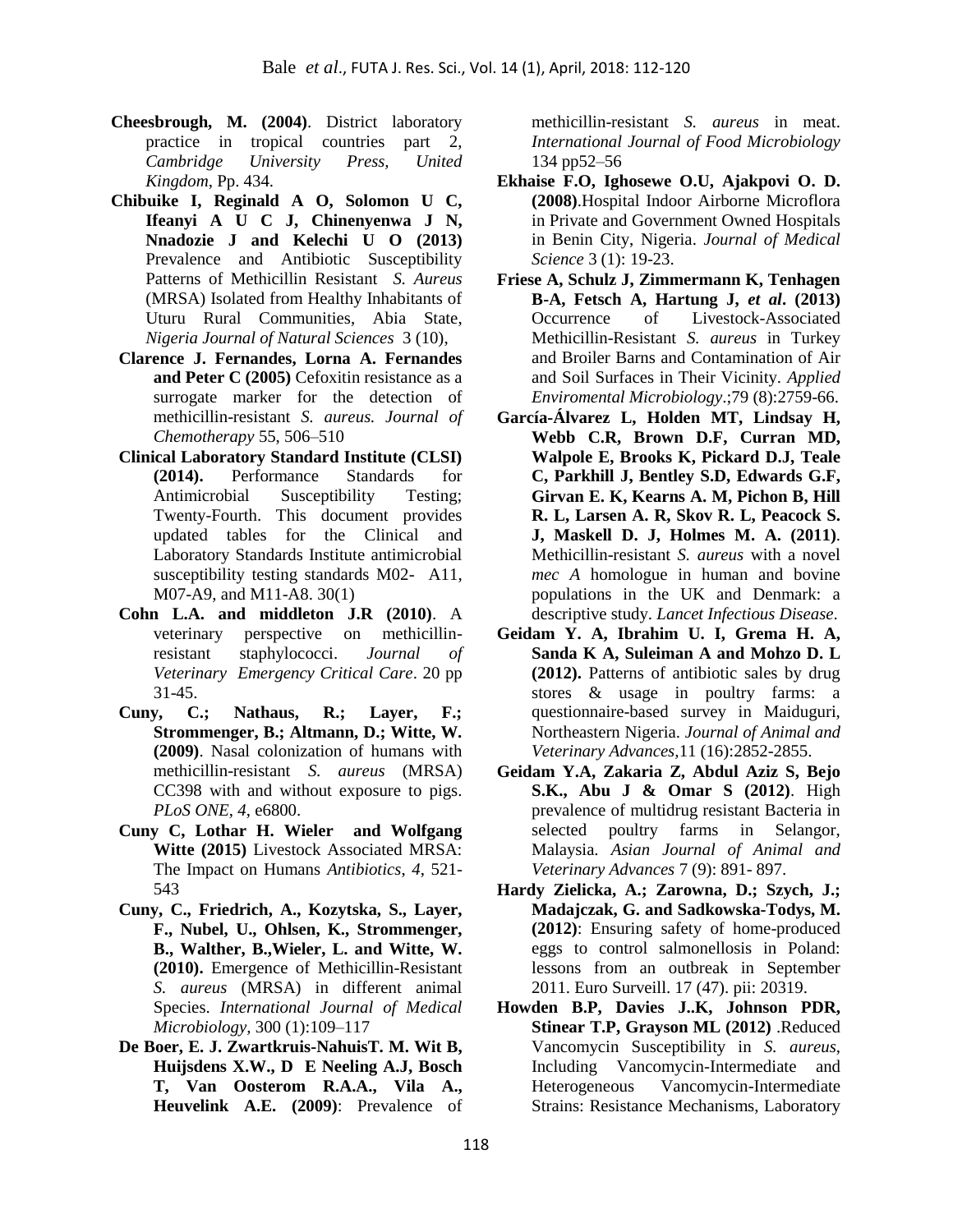Detection, and Clinical Implications. *Clinical Microbiology Review* 23(1):99–139.

- **Huber H, Koller S, Giezendanner N, Stephan R, Zweifel C. (2010)**. Prevalence and characteristics of meticillin-resistant *S. aureus* in humans in contact with farm animals, in livestock, and in food of animal origin, Switzerland. *European Surveill*ance,15 (16):19542
- **Jalil A, Niazi I.D, Khan S.U. (2008)** Evaluation of restoration of sensitivities of resistant *Staphylococcus aureus* isolated by using cefuroxime and clavulanic acid in combination.*J Ayub Med Coll Abbottabad*. 20 (2):28-30
- **Juhasz-Kaszanyitzky, E., Janosi S., Somogyi P., Dan A., Van Der Graaf-L, Bloois A.V, Van Duijkeren E., Wagenaar J.A. (2007)**. MRSA transmission between cows and humans. *Emergency Infectious Disease* 13:630-632.
- **Kabir J, Umoh V.J, Audu O.E, Umoh J.U and Kwaga J. K. P (2004)**. Veterinary drug use in poultry farms and determination of antimicrobial drug residues in commercial eggs and slaughtered chickens in Kaduna State, Nigeria. *Food Control,*15: 99-105.
- Layer, F.; Cuny, C.; Strommenger, B.; **Werner, G.; Witte, W. Aktuelle Daten und trends zu (2012)** Methicillin-resistant *S. aureus* (MRSA). *Bundesgesundheitsbl*, *55*, 1377–1386
- **Li, S.; Li, J.; Qiao, Y.; Ning, X.; Zeng, T.; Shen, X. (2014)** Prevalence and invasiveness of community-acquired methicillin-resistant *S. aureus:* A metaanalysis. *Indian Journal of Pathology and Microbiology*, *57*, 418–422.
- **Lim, SK; Nam, HM; Park, HJ; Lee, HS; Choi, MJ; Jung, SC; Lee, JY; Kim, YC; Song, SW and Wee, SH (2010)**. Prevalence and characterization of methicillin-resistant *S. aureus* in raw meat in Korea. *Journal of Microbiology and Biotechnol*ogy, 20: 775- 778.
- **Lin J, Yeh KS, Liu HT and Lin J H (2009)**. *S. aureus* isolated from pork and chicken carcasses in Taiwan: prevalence and antimicrobial susceptibility. *J Food Prot* ;72(3):608-611.
- **Martineau, F., F.J. Picard, N. Lansac, C. Menard, P.H Roy, M. Ouellette and M.G. Bergeron, (2000).** Correlation between the resistance genotype determined by multiplex PCR assays and the antibiotic susceptibility patterns of *S. aureus* and *S. epidermidis. Antimicrobial Agents and Chemotherapy*, 44: 231 238.
- **Mohamed Karmi (2013).** Prevalence of methicillin-resistant *S. aureus* in poultry meat in Qena, Egypt *Veterinary World,* 6 pp 2231-0916
- **Misic A. M, Meghan F. D, Amanda S T, Brendan P H, Pam Tolomeo, Baofeng H U, Irving N, Ebbing L, Daniel O M and Elizabeth A G (2015)** The shared microbiota of humans and companion animals as evaluated from *S.* carriage site *Microbiome* 3 pp52-7
- **Nicole M. Broekema, Tam T. Van, Timothy A. Monson, Steven A. Marshall, and David M. Warshauer (2008).** Comparison of Cefoxitin and Oxacillin Disk Diffusion Methods for Detection of *mec A*-Mediated Resistance in *S. aureus* in a Large-Scale Study *Journal of clinical microbiology*, 47 (1) p.217–219
- **Nsofor, C. A., and Iroegbu C. U. (2012).**  Antibiotic resistance profile of *Escherichia coli* isolated from apparently healthy domestic livestock in south-east Nigeria. *J. Cell An. Biol.* 6:129–135
- **Okonko IO, Soleye FA, Amusan TA, Ogun AA and Kwaga TA (2009)**. Incidence of multi drug resistant (MDR) organisms in Abeokuta, southwestern Nigeria. *Global Journal of Pharmacology*, 3: 69-80.
- **Olonitola Olayeni Stephen, Nicole Fahrenfeld and Amy Pruden (2015)** Antibiotic resistance profiles among mesophilic aerobic bacteria in Nigerian chicken litter and associated antibiotic resistance genes *Poultry Science* 00:1–8
- **Okon, K.O, Shittu AO, Usman H, Adamu, N, Balogun S.T, Adesina, O.O (2013).** Epidemiology and Antibiotic Susceptibility Pattern of Methicillin-Resistant *S. aureus* Recovered from Tertiary Hospitals in Northeastern, *Nigeria Journal of Medicine and Medical Sciences*. 4(5) pp. 214-220,